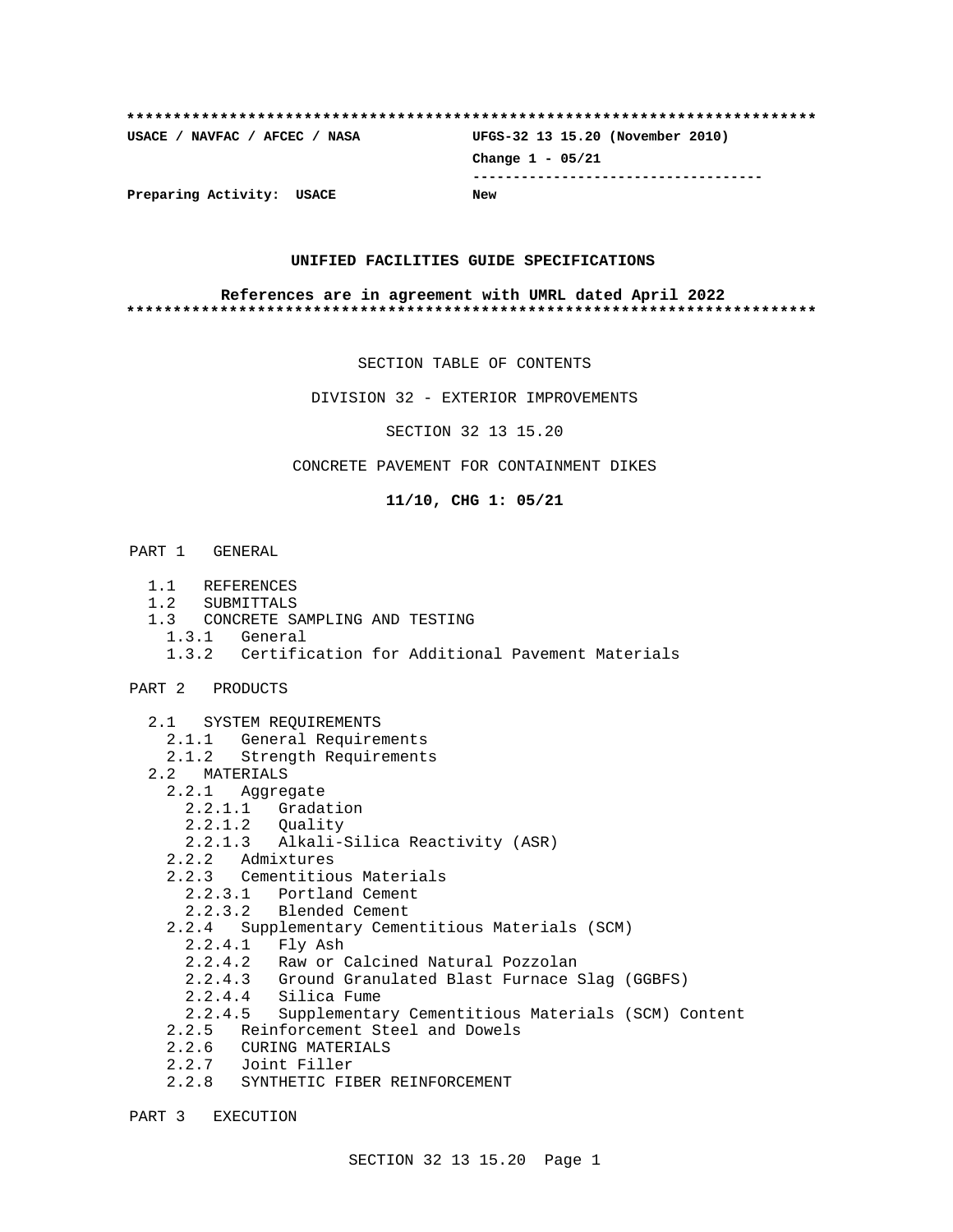```
 3.1 GRADE CONTROL
 3.2 SUBGRADE, FORMS AND STRINGLINE
   3.2.1 Underlying Material
     3.2.1.1 General
     3.2.1.2 Liner System
   3.2.2 Forms for Fixed-Form Paving
     3.2.2.1 Steel Forms
     3.2.2.2 Wood Forms
     3.2.2.3 Form Setting
 3.3 PLACING, SPREADING AND VIBRATING
   3.3.1 General
   3.3.2 Paver Fixed-Form Method
   3.3.3 Vibration
     3.3.3.1 Slabs 200 mm 8 Inches Thick
     3.3.3.2 Slabs Less Than 200 mm 8 Inches Thick
     3.3.3.3 Hand Placement
   3.3.4 Placing Reinforcing Steel
   3.3.5 Placing During Cold Weather
   3.3.6 Placing During Warm Weather
 3.4 FINISHING
   3.4.1 Machine Finishing - Fixed Forms
     3.4.1.1 Equipment
     3.4.1.2 Transverse Finishing
     3.4.1.3 Mechanical Floating
     3.4.1.4 Other Types of Finishing Equipment
   3.4.2 HAND FINISHING
     3.4.2.1 Finishing and Floating
   3.4.3 Surface Correction and Testing
3.4.4 Texturing
3.4.5 Edging
3.5 FORM REMOVAL<br>3.6 CURING
     CURING
   3.6.1 General
   3.6.2 Membrane Curing
 3.7 GRADE AND SURFACE-SMOOTHNESS REQUIREMENTS AND TESTS
   3.7.1 General
   3.7.2 Surface Tests And Corrections
 3.8 TOLERANCES IN PAVEMENT THICKNESS
   3.8.1 Thickness Determination
 3.9 FIELD TEST SPECIMENS
   3.9.1 General
 3.9.2 Specimens for Strength Tests
      3.10 JOINTS
   3.10.1 General
   3.10.2 Construction Joints
   3.10.3 Expansion Joints
   3.10.4 Contraction Joints
     3.10.4.1 Sawed Joints
     3.10.4.2 Sealing Joints
 3.11 PAVEMENT PROTECTION
 3.12 REPAIR OF DAMAGED SLABS
   3.12.1 Cracked Slabs
   3.12.2 Spalled Slabs
```

```
-- End of Section Table of Contents --
```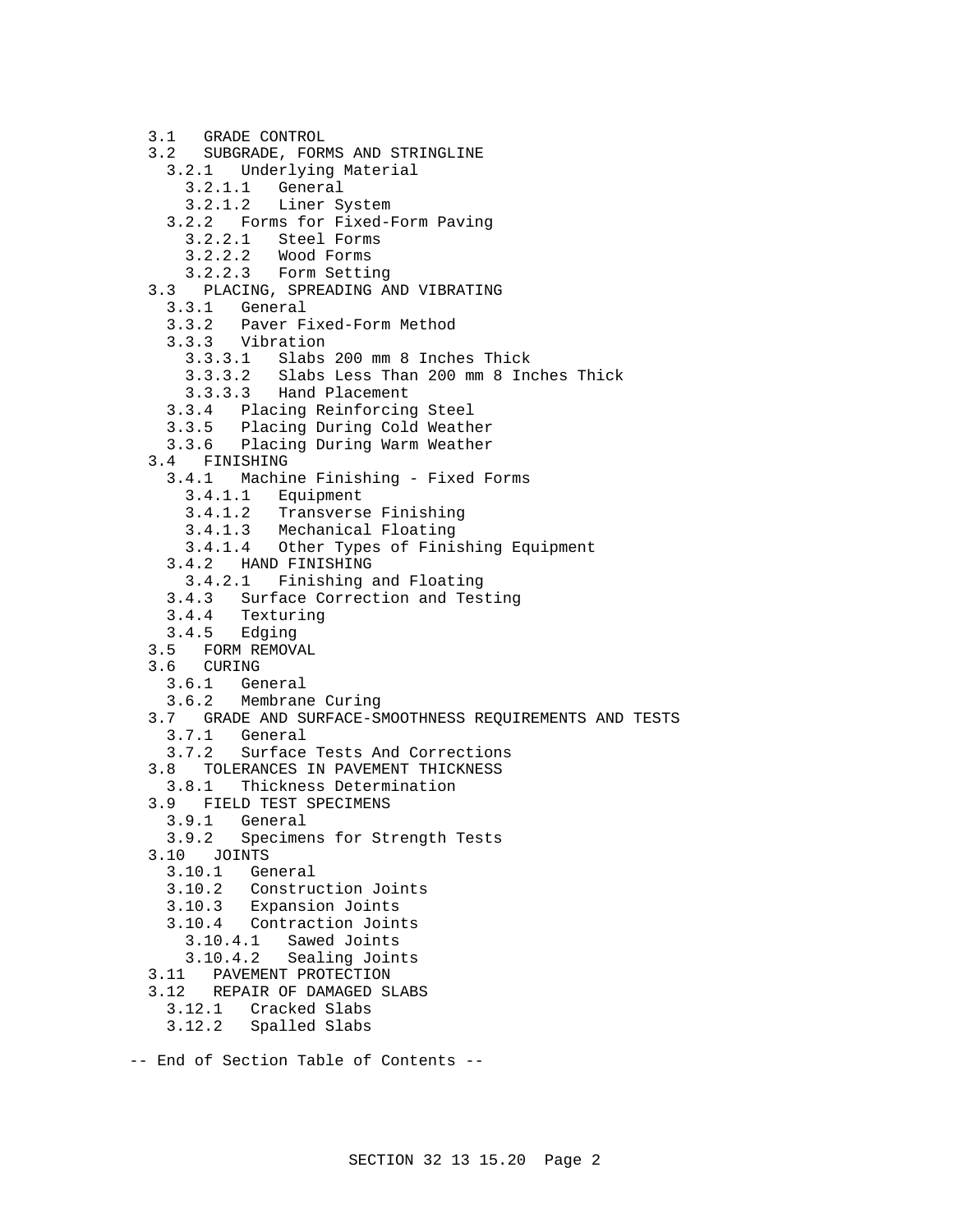**\*\*\*\*\*\*\*\*\*\*\*\*\*\*\*\*\*\*\*\*\*\*\*\*\*\*\*\*\*\*\*\*\*\*\*\*\*\*\*\*\*\*\*\*\*\*\*\*\*\*\*\*\*\*\*\*\*\*\*\*\*\*\*\*\*\*\*\*\*\*\*\*\*\* USACE / NAVFAC / AFCEC / NASA UFGS-32 13 15.20 (November 2010) Change 1 - 05/21 ------------------------------------ Preparing Activity: USACE New**

#### **UNIFIED FACILITIES GUIDE SPECIFICATIONS**

**References are in agreement with UMRL dated April 2022 \*\*\*\*\*\*\*\*\*\*\*\*\*\*\*\*\*\*\*\*\*\*\*\*\*\*\*\*\*\*\*\*\*\*\*\*\*\*\*\*\*\*\*\*\*\*\*\*\*\*\*\*\*\*\*\*\*\*\*\*\*\*\*\*\*\*\*\*\*\*\*\*\*\***

#### SECTION 32 13 15.20

CONCRETE PAVEMENT FOR CONTAINMENT DIKES **11/10, CHG 1: 05/21**

**\*\*\*\*\*\*\*\*\*\*\*\*\*\*\*\*\*\*\*\*\*\*\*\*\*\*\*\*\*\*\*\*\*\*\*\*\*\*\*\*\*\*\*\*\*\*\*\*\*\*\*\*\*\*\*\*\*\*\*\*\*\*\*\*\*\*\*\*\*\*\*\*\*\***

**NOTE: This guide specification covers the requirements for concrete containment dikes and basins See DEPARTMENT OF DEFENSE (DOD) definitive design "AW 78-24-27 Aboveground Vertical Steel Fuel Tanks with Fixed Roofs" for standard details and design guidance when using this specification for a fuel storage tank containment system. A fuel impermeable containment system is required for fuel storage tank containment areas per UFC 3-460-01. This dike and basin concrete provides cover and protection for a geomembrane liner covered by Section 33 56 19 FUEL IMPERMEABLE LINER SYSTEM. The dike and basin concrete in of itself is not a substitute for a geomembrane liner and is never to be considered an impermeable containment system on its own accord..**

**Adhere to** UFC 1-300-02 **Unified Facilities Guide Specifications (UFGS) Format Standard when editing this guide specification or preparing new project specification sections. Edit this guide specification for project specific requirements by adding, deleting, or revising text. For bracketed items, choose applicable item(s) or insert appropriate information.**

**Remove information and requirements not required in respective project, whether or not brackets are present.**

**Comments, suggestions and recommended changes for this guide specification are welcome and should be submitted as a** Criteria Change Request (CCR)**. \*\*\*\*\*\*\*\*\*\*\*\*\*\*\*\*\*\*\*\*\*\*\*\*\*\*\*\*\*\*\*\*\*\*\*\*\*\*\*\*\*\*\*\*\*\*\*\*\*\*\*\*\*\*\*\*\*\*\*\*\*\*\*\*\*\*\*\*\*\*\*\*\*\***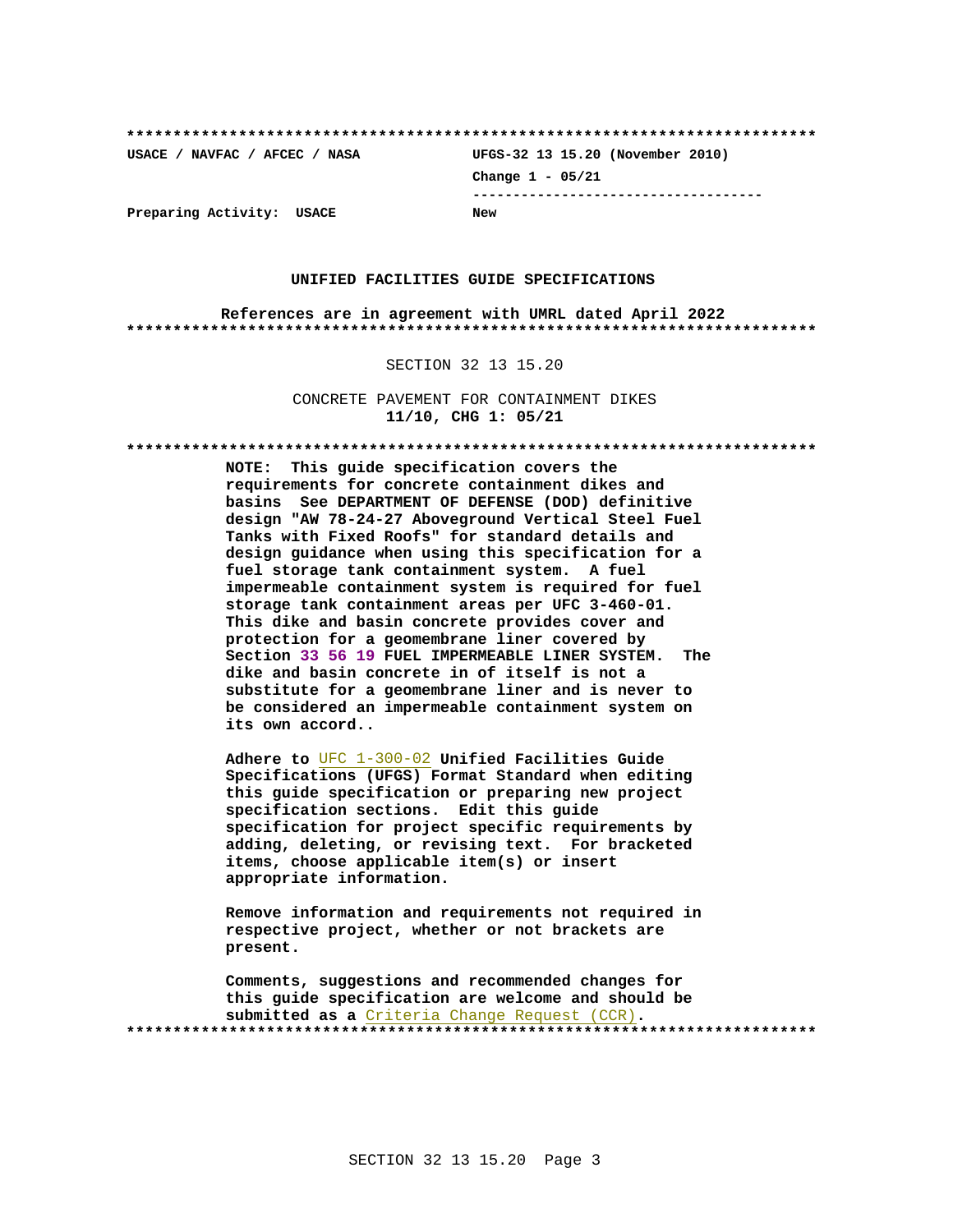#### PART 1 GENERAL

# 1.1 REFERENCES

NOTE: This paragraph is used to list the publications cited in the text of the guide specification. The publications are referred to in the text by basic designation only and listed in this paragraph by organization, designation, date, and title.

Use the Reference Wizard's Check Reference feature when you add a Reference Identifier (RID) outside of the Section's Reference Article to automatically place the reference in the Reference Article. Also use the Reference Wizard's Check Reference feature to update the issue dates.

References not used in the text will automatically be deleted from this section of the project specification when you choose to reconcile references in the publish print process. 

The publications listed below form a part of this specification to the extent referenced. The publications are referred to in the text by basic designation only.

AMERICAN CONCRETE INSTITUTE (ACI)

| ACI 305R                  | (2020) Guide to Hot Weather Concreting                                                                                       |  |
|---------------------------|------------------------------------------------------------------------------------------------------------------------------|--|
| <b>ACI 306R</b>           | (2016) Guide to Cold Weather Concreting                                                                                      |  |
| ASTM INTERNATIONAL (ASTM) |                                                                                                                              |  |
| <b>ASTM A615/A615M</b>    | (2020) Standard Specification for Deformed<br>and Plain Carbon-Steel Bars for Concrete<br>Reinforcement                      |  |
| <b>ASTM A775/A775M</b>    | (2017) Standard Specification for<br>Epoxy-Coated Steel Reinforcing Bars                                                     |  |
| <b>ASTM A996/A996M</b>    | (2016) Standard Specification for<br>Rail-Steel and Axle-Steel Deformed Bars<br>for Concrete Reinforcement                   |  |
| ASTM A1064/A1064M         | (2017) Standard Specification for<br>Carbon-Steel Wire and Welded Wire<br>Reinforcement, Plain and Deformed, for<br>Concrete |  |
| ASTM C31/C31M             | (2021a) Standard Practice for Making and<br>Curing Concrete Test Specimens in the Field                                      |  |
| ASTM C33/C33M             | (2018) Standard Specification for Concrete<br>Aggregates                                                                     |  |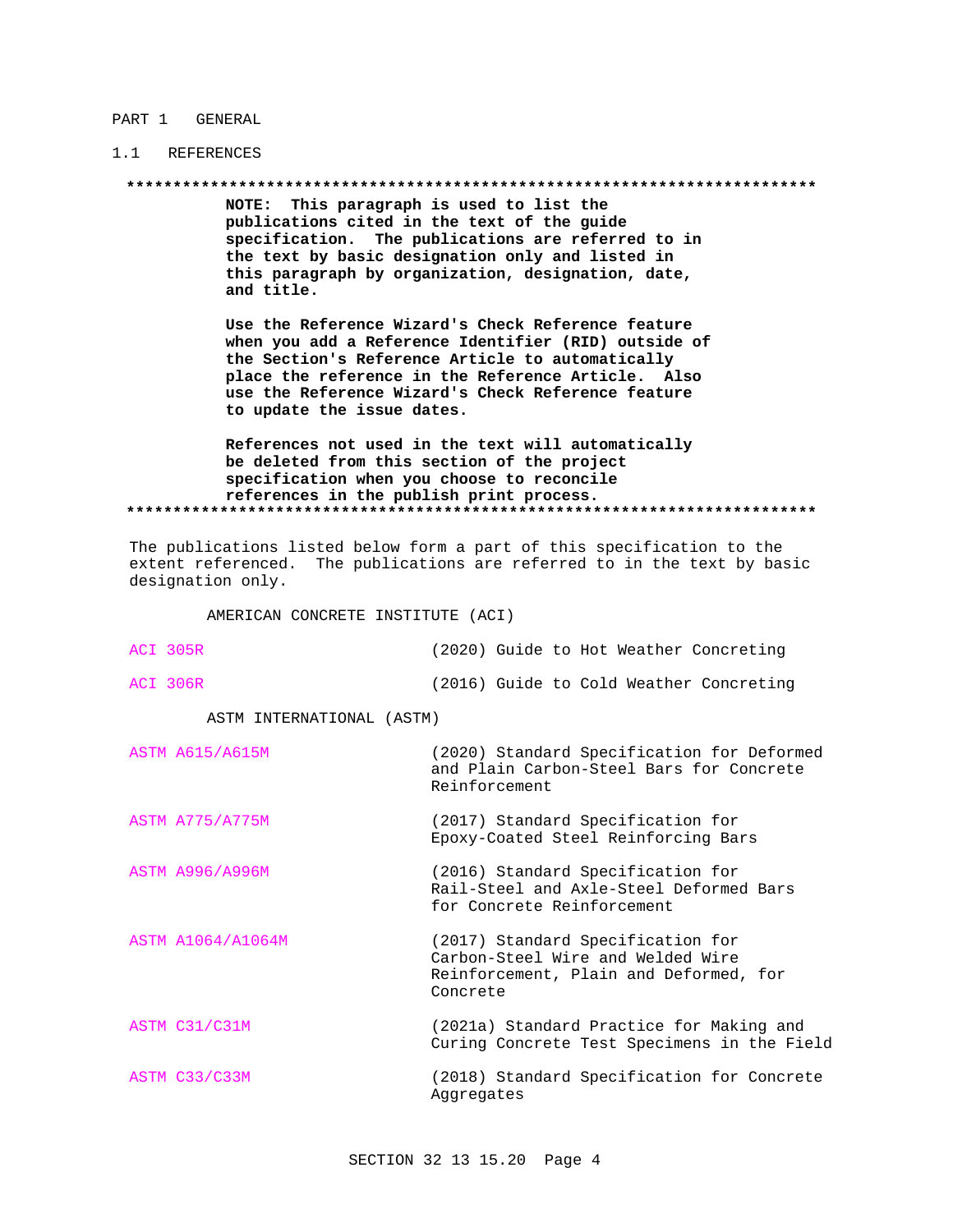|           | ASTM C39/C39M            | (2021) Standard Test Method for<br>Compressive Strength of Cylindrical<br>Concrete Specimens                                                                                 |  |
|-----------|--------------------------|------------------------------------------------------------------------------------------------------------------------------------------------------------------------------|--|
|           | ASTM C94/C94M            | (2021b) Standard Specification for<br>Ready-Mixed Concrete                                                                                                                   |  |
|           | <b>ASTM C150/C150M</b>   | (2021) Standard Specification for Portland<br>Cement                                                                                                                         |  |
|           | <b>ASTM C172/C172M</b>   | (2017) Standard Practice for Sampling<br>Freshly Mixed Concrete                                                                                                              |  |
|           | <b>ASTM C260/C260M</b>   | (2010a; R 2016) Standard Specification for<br>Air-Entraining Admixtures for Concrete                                                                                         |  |
| ASTM C309 |                          | (2019) Standard Specification for Liquid<br>Membrane-Forming Compounds for Curing<br>Concrete                                                                                |  |
|           | <b>ASTM C494/C494M</b>   | (2019) Standard Specification for Chemical<br>Admixtures for Concrete                                                                                                        |  |
|           | <b>ASTM C595/C595M</b>   | (2021) Standard Specification for Blended<br>Hydraulic Cements                                                                                                               |  |
| ASTM C618 |                          | (2019) Standard Specification for Coal Fly<br>Ash and Raw or Calcined Natural Pozzolan<br>for Use in Concrete                                                                |  |
|           | <b>ASTM C989/C989M</b>   | (2018a) Standard Specification for Slag<br>Cement for Use in Concrete and Mortars                                                                                            |  |
|           | <b>ASTM C1116/C1116M</b> | (2010a; R 2015) Standard Specification for<br>Fiber-Reinforced Concrete                                                                                                      |  |
|           | ASTM C1240               | (2020) Standard Specification for Silica<br>Fume Used in Cementitious Mixtures                                                                                               |  |
|           | ASTM C1260               | (2021) Standard Test Method for Potential<br>Alkali Reactivity of Aggregates<br>(Mortar-Bar Method)                                                                          |  |
|           | ASTM C1567               | (2021) Standard Test Method for Potential<br>Alkali-Silica Reactivity of Combinations<br>of Cementitious Materials and Aggregate<br>(Accelerated Mortar-Bar Method)          |  |
|           | ASTM D1751               | (2018) Standard Specification for<br>Preformed Expansion Joint Filler for<br>Concrete Paving and Structural<br>Construction (Nonextruding and Resilient<br>Bituminous Types) |  |
|           | ASTM D1752               | (2018) Standard Specification for<br>Preformed Sponge Rubber, Cork and Recycled<br>PVC Expansion Joint Fillers for Concrete<br>Paving and Structural Construction            |  |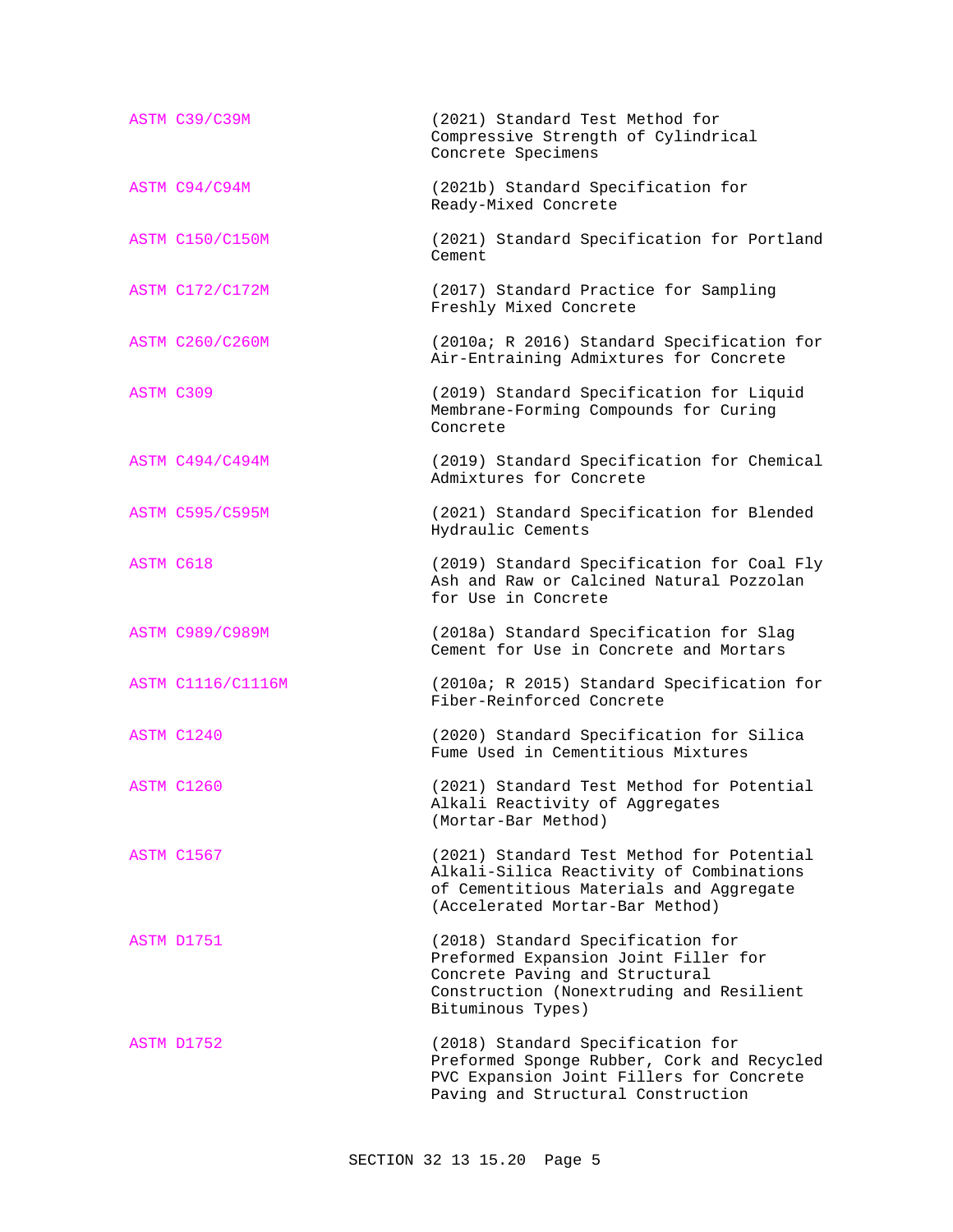#### 1.2 SUBMITTALS

NOTE: Review submittal description (SD) definitions in Section 01 33 00 SUBMITTAL PROCEDURES and edit the following list, and corresponding submittal items in the text, to reflect only the submittals required for the project. The Guide Specification technical editors have classified those items that require Government approval, due to their complexity or criticality, with a "G." Generally, other submittal items can be reviewed by the Contractor's Quality Control System. Only add a "G" to an item, if the submittal is sufficiently important or complex in context of the project.

For Army projects, fill in the empty brackets following the "G" classification, with a code of up to three characters to indicate the approving authority. Codes for Army projects using the Resident Management System (RMS) are: "AE" for Architect-Engineer; "DO" for District Office (Engineering Division or other organization in the District Office); "AO" for Area Office; "RO" for Resident Office; and "PO" for Project Office. Codes following the "G" typically are not used for Navy, Air Force, and NASA projects.

The "S" classification indicates submittals required as proof of compliance for sustainability Guiding Principles Validation or Third Party Certification and as described in Section 01 33 00 SUBMITTAL PROCEDURES.

Choose the first bracketed item for Navy, Air Force and NASA projects, or choose the second bracketed item for Army projects. 

Government approval is required for submittals with a "G" or "S" classification. Submittals not having a "G" or "S" classification are [for Contractor Quality Control approval.][for information only. When used, a code following the "G" classification identifies the office that will review the submittal for the Government.] Submit the following in accordance with Section 01 33 00 SUBMITTAL PROCEDURES:

#### SD-03 Product Data

Aggregate Sources

SD-06 Test Reports

Independent Laboratory Test Results Placing, Spreading And Vibrating; G[, [\_\_\_\_]].

SD-07 Certificates

Concrete Sampling and Testing; G[, [\_\_\_\_]]. Certified Test Results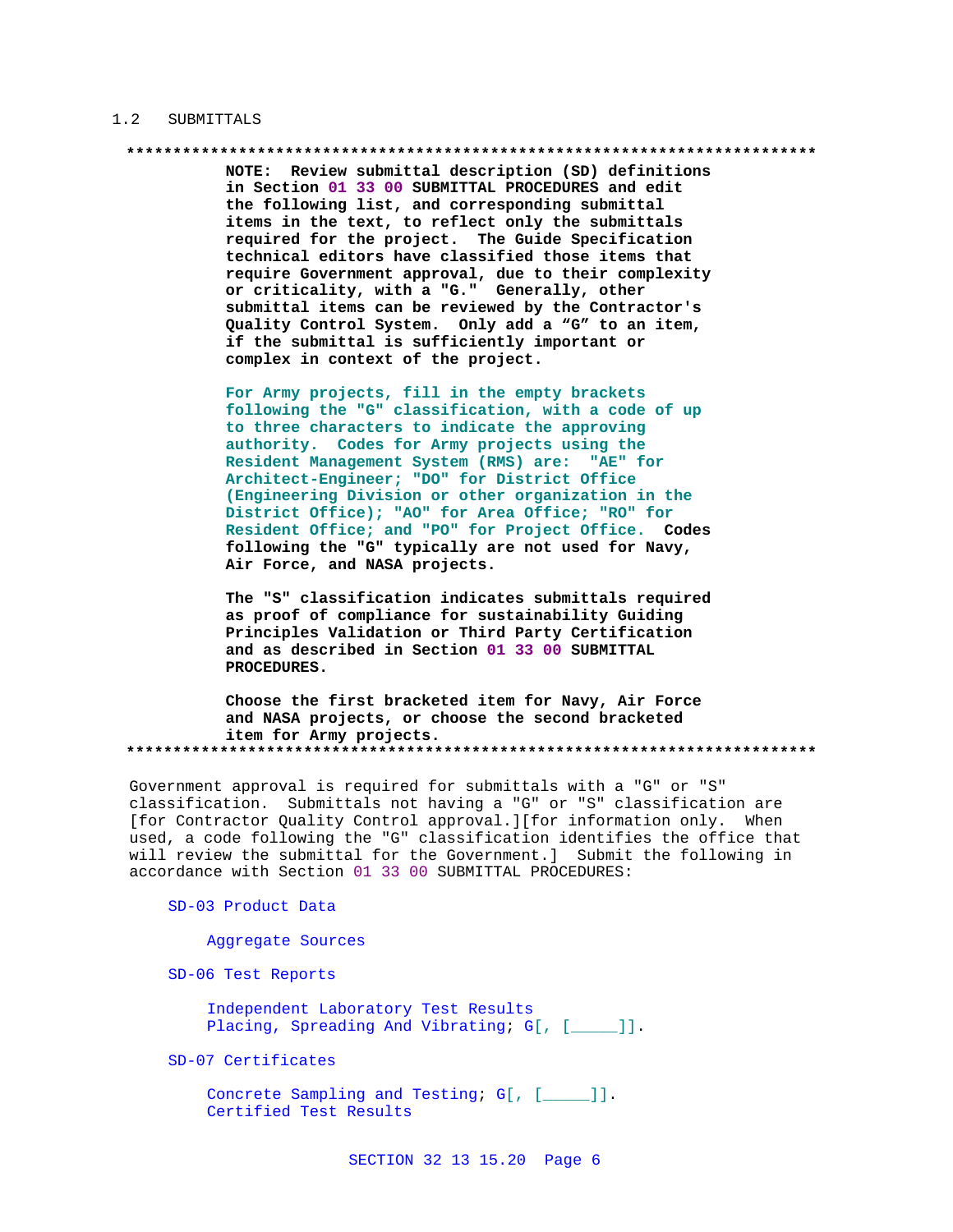#### 1.3 CONCRETE SAMPLING AND TESTING

#### 1.3.1 General

Provide certification of sampling and testing of all concrete and concrete materials, including design of concrete mixes, conforming to the requirements specified in ASTM C94/C94M Option A and submit to the Contracting Officer for approval. During actual concrete operations, no substitutions are allowed in the materials or proportions that were used in the mix design without additional testing unless specifically approved or directed by the Contracting Officer. In lieu of performing new concrete mix design studies, a concrete mix design from a current project at the military base may be used provided the required concrete strength is obtained and the materials proposed for use in this project are identical to those used in the concrete mix design. Perform quality control sampling and testing in accordance with Section [01 45 00.00 10 QUALITY CONTROL][01 45 00.00 20 QUALITY CONTROL][01 45 00.00 40 QUALITY CONTROL] and as specified herein. The Government may perform verification tests as considered necessary.

1.3.2 Certification for Additional Pavement Materials

Prior to the use of materials not listed in ASTM C94/C94M, but listed in this section, submit Certified Test Results for each lot as directed by the Contracting Officer.

PART 2 PRODUCTS

- 2.1 SYSTEM REQUIREMENTS
- 2.1.1 General Requirements

Provide concrete and the equipment, workmanship, materials and quality control conforming to the applicable requirements of ASTM C94/C94M, except as otherwise specified herein. Use concrete composed of cement, supplementary cementitious materials (SCM), fine aggregate, coarse aggregate, water, and an air entraining mixture. State final mix proportions by weight and batch; cementitious materials by weight. Do not exceed a water-cementitious materials ratio (WCR) of 0.45. Maintain the air content of the concrete by volume at 6.0 percent plus or minus 1.0 percent. Do not exceed a concrete slump of 75 mm 3 inches for fixed form paving. Do not increase the slump of transit-mixed concrete because of the inadequacy of mixing, discharge, or placing equipment.

2.1.2 Strength Requirements

Provide concrete with the following average compressive strength: Containment Dikes and Basin 30 MPa 4000 psi at 28 days

- 2.2 MATERIALS
- 2.2.1 Aggregate
- 2.2.1.1 Gradation

Provide coarse and fine aggregate conforming to ASTM C33/C33M with a maximum nominal size of 25 mm 1 inch.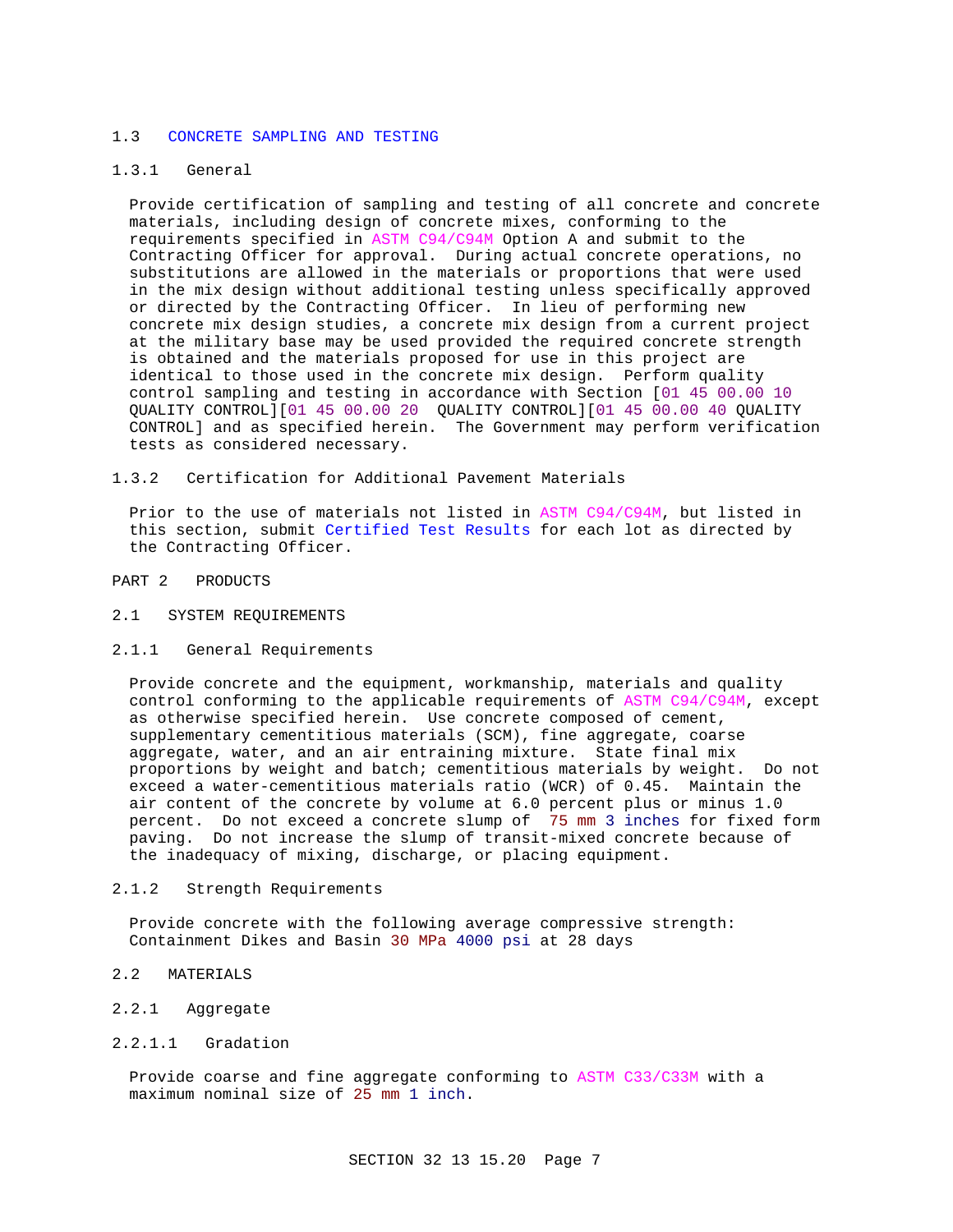#### $2.2.1.2$ Ouality

Provide coarse and fine aggregate conforming to ASTM C33/C33M, Class 4.

#### $2.2.1.3$ Alkali-Silica Reactivity (ASR)

a. Evaluate and test fine and coarse aggregates to be used for alkali-aggregate reactivity. Evaluate fine and coarse aggregates separately, using ASTM C1260. Test results of the individual aggregates must show a measured expansion equal to or less than 0.08 percent after 28 days of immersion in a 1N NaOH solution. Should the test data indicate an expansion of greater than 0.08 percent, reject the aggregate(s) or perform additional testing as follows: utilize the Contractor's proposed low alkali portland cement, blended cement, and/or SCM in combination with each individual aggregate and test in accordance with ASTM C1567. Determine the quantity that will meet all the requirements of these specifications and that will lower the expansion equal to or less than 0.08 percent after 28 days of immersion in a 1N NaOH solution. Base the mixture proportioning on the highest percentage of SCM required to mitigate ASR.

b. If any of the above options does not lower the expansion to less than 0.08 percent after 28 days of immersion in a 1N NaOH solution, reject the aggregate(s) and submit new aggregate sources for retesting. Submit the results of testing to the Contracting Officer for evaluation and acceptance.

#### 2.2.2 Admixtures

# NOTE: High Range Water Reducing Admixtures are permitted only when using Silica Fume in OCONUS projects. Delete for all other projects

a. Provide air-entraining admixture conforming to ASTM C260/C260M.

b. Use accelerating admixture conforming to ASTM C494/C494M, Type C, only when cold weather protection is required and only when approved in writing. Do not use admixtures containing the chlorine ion.

c. Provide water-reducing or retarding admixtures conforming to ASTM C494/C494M, Type A, B, or D.

d. When using Silica Fume, provide a high-range water-reducing admixture (HRWRA) meeting the requirements of ASTM C494/C494M, Type F or G. Provide the HRWRA that is a synthesized, sulfonated complex polymer type and free from chlorides and alkalies. Add the HRWRA to the concrete as a single component at the batch plant. Add the admixture to the concrete mixture only when its use is approved or directed, and only when it has been used in mixture proportioning studies to arrive at approved mixture proportions. Submit certified copies of the independent laboratory test results required for compliance with ASTM C494/C494M.

#### 2.2.3 Cementitious Materials

NOTE: Edit these paragraphs as appropriate for the particular project. Since the containment dike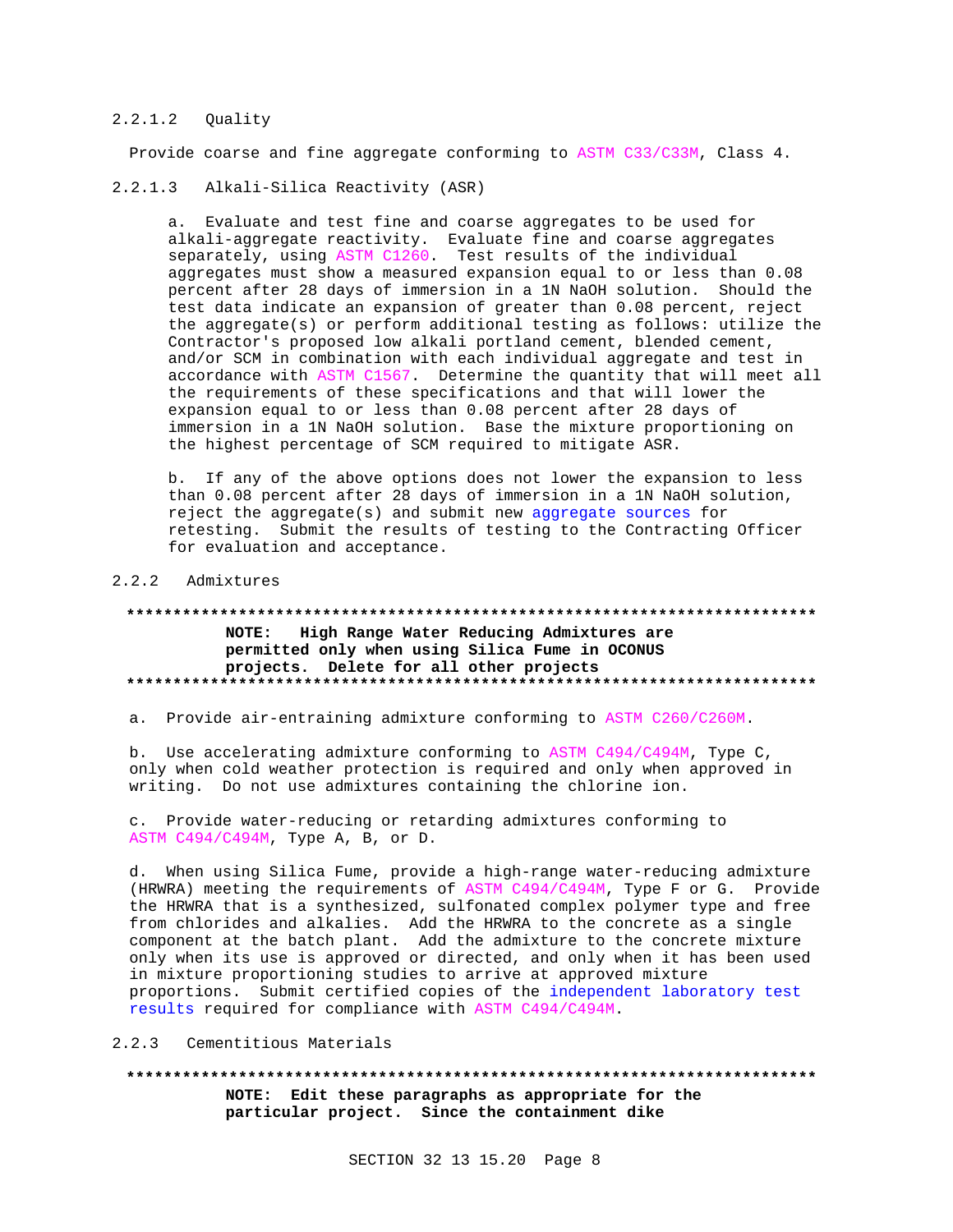# concrete is underlain by an impervious geomembrane, adverse reactions between the cement and subgrade soils are not anticipated. Only Type I or II cements are required.

Provide cementitious materials of portland cement, blended cement, or only portland cement in combination with supplementary cementitious materials (SCM), and conforming to appropriate specifications listed below. New submittals are required when the cementitious materials sources or types change.

#### $2.2.3.1$ Portland Cement

Provide portland cement conforming to ASTM C150/C150M, Type I or II, low alkali [including false set requirements]. Low alkali cement is required if the proposed aggregates are found to have greater than 0.04 percent expansion when tested in accordance with paragraph: Alkali-Silica Reactivity above.

#### $2.2.3.2$ Blended Cement

Provide blended cement conforming to ASTM C595/C595M, Type IP or IS, including the optional requirement for mortar expansion [and sulfate soundness]. Provide statement in writing from the manufacturer that the amount of pozzolan in the finished cement will not vary more than plus or minus 5 mass percent of the finished cement from lot to lot or within a lot. No change is allowed in the percentage and type of mineral admixture used in the blend from that submitted for the aggregate evaluation and mixture proportioning.

- $2.2.4$ Supplementary Cementitious Materials (SCM)
- 2.2.4.1 Fly Ash

# NOTE: Use loss on ignition not exceeding 3 percent for frost areas to reduce carbon interference with air entraining admixture.

Provide fly ash conforming to ASTM C618, Class F, including the optional requirements for uniformity and effectiveness in controlling Alkali-Silica reaction and not have a loss on ignition exceeding [3] [6] percent. For use in mitigating Alkali-Silica Reactivity, provide a Calcium Oxide (CaO) content of less than 13 percent and a total equivalent alkali content less than 3 percent.

 $2, 2, 4, 2$ Raw or Calcined Natural Pozzolan

Provide raw or calcined natural pozzolan conforming to ASTM C618, Class N, including the optional requirements for uniformity and effectiveness in controlling Alkali-Silica reaction and not have a loss on ignition exceeding [3] [6] percent. Provide a Calcium Oxide (CaO) content of less than 13 percent and a total equivalent alkali content less than 3 percent for use in mitigating Alkali-Silica reactivity.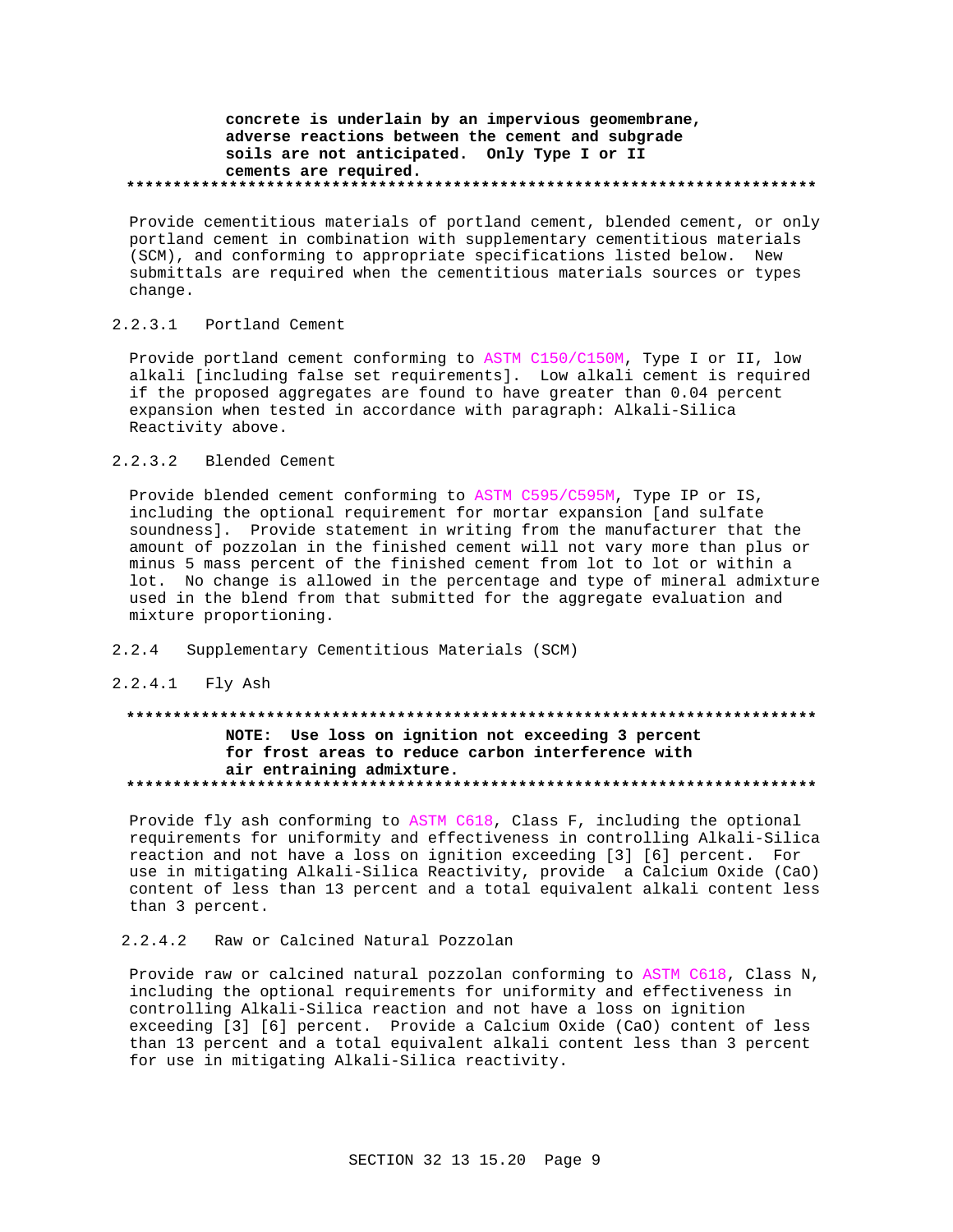#### 2.2.4.3 Ground Granulated Blast Furnace Slag (GGBFS)

Provide Ground Granulated Blast-Furnace Slag conforming to ASTM C989/C989M, Grade 100 or Grade 120.

#### 2.2.4.4 Silica Fume

# NOTE: Silica Fume shall only be used for OCONUS projects where Class F fly ash and GGBF slag are not available. Delete this paragraph here and where encountered throughout the remainder of this section.

Provide silica fume conforming to ASTM C1240, including the optional limits on reactivity with cement alkalis. Silica fume may be furnished as a dry, densified material or as a slurry. Provide at the Contractor's expense the services of a manufacturer's technical representative, experienced in mixing, proportioning, placement procedures, and curing of concrete containing silica fume. This representative must be present on the project prior to and during at least the first 4 days of concrete production and placement using silica fume.

#### $2.2.4.5$ Supplementary Cementitious Materials (SCM) Content

The Contractor may elect to use one of the SCMs listed below, unless the SCM is required to mitigate ASR. The use of SCMs is encouraged in accordance with Section 01 33 29 SUSTAINABILITY REQUIREMENTS AND REPORTING.

| TABLE 2 SUPPLEMENTARY CEMENTITIOUS MATERIALS CONTENT |                  |                             |  |  |  |
|------------------------------------------------------|------------------|-----------------------------|--|--|--|
| Supplementary Cementitious Material                  | Minimum, percent | Maximum Content,<br>percent |  |  |  |
| Class N Pozzolan and Class F Fly Ash                 |                  |                             |  |  |  |
| $SiO2 + Al2O3 + Fe2O3 > 70$ percent                  | 25               | 35                          |  |  |  |
| $SiO2 + Al2O3 + Fe2O3 > 80$ percent                  | 20               | 35                          |  |  |  |
| $SiO2 + Al2O3 + Fe2O3 > 90$ percent                  | 15               | 35                          |  |  |  |
| <b>GGBFS</b>                                         | 40               | 50                          |  |  |  |
| Silica Fume                                          | 7                | 10                          |  |  |  |

#### $2.2.5$ Reinforcement Steel and Dowels

Provide reinforcement bars conforming to ASTM A615/A615M Grade 40 or 60. Provide welded steel wire fabric conforming to ASTM A1064/A1064M. Provide dowels that are plain (non-deformed) steel bars conforming to ASTM A615/A615M, Grade 40 or 60; ASTM A996/A996M, Grade 50 or 60. Provide epoxy coated dowel bars in conformance with ASTM A775/A775M. Use grout retention rings of fully circular metal or plastic devices capable of supporting the dowel until the epoxy hardens. Dowel sleeves or inserts are not permitted.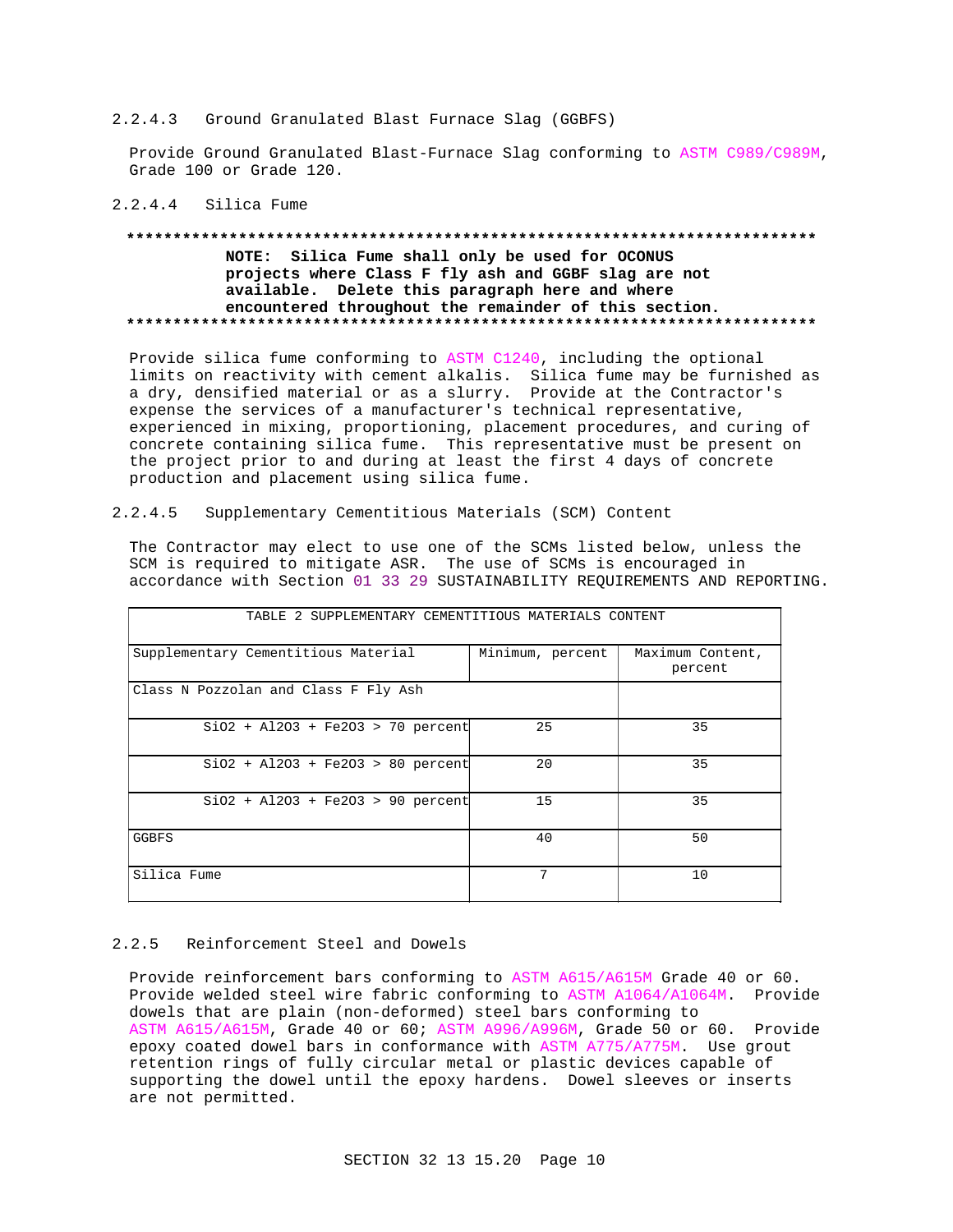#### $2, 2, 6$ **CURING MATERIALS**

Only approved white pigmented membrane-forming curing compound materials conforming to the requirements specified in ASTM C309, Type 2, Class A or B may be used.

#### $2.2.7$ Joint Filler

For expansion joints use a preformed joint filler material conforming to ASTM D1751 or ASTM D1752.

#### $2.2.8$ SYNTHETIC FIBER REINFORCEMENT

# NOTE: Synthetic fibers may only be used in addition to conventional steel reinforcment to mitigate plastic shrinkage cracking. Do not use synthetic fibers as a replacement for reinforcing steel or mesh.

ASTM C1116/C1116M. Use 100 percent virgin nylon or polypropylene fibers, 23 micron diameter, 19 mm 3/4 inch length with a minimum tensile strength of 482 MPa 70 ksi. Add fibers to the concrete mix at the batch plant at the rate of 0.89 kg/cubic meter 1.5 lbs/cubic yard.

#### PART 3 **EXECUTION**

**GRADE CONTROL**  $3.1$ 

Using bench-mark elevations furnished by the Contracting Officer, establish and maintain the lines and grades shown for the pavement by means of line and grade stakes placed at the jobsite. Construct pavements to the thicknesses and elevations indicated.

- SUBGRADE, FORMS AND STRINGLINE  $3.2$
- $3.2.1$ Underlying Material

#### $3.2.1.1$ General

Test the surface of the subgrade as to elevation and density in advance of setting forms. Keep the prepared surface free of foreign matter, waste concrete and/or cement, and debris at all times and thoroughly wet down sufficiently in advance to insure a firm, moist condition when the concrete is placed. In cold weather, prepare and protect the underlying material so that it will be entirely free from frost when the concrete is placed. The use of chemicals to eliminate frost in the underlying material will not be permitted.

#### $3.2.1.2$ Liner System

Where an impermeable liner system is placed directly under the concrete, take precautions to protect the underlying liner system from damage. See Section 33 56 19 FUEL IMPERMEABLE LINER SYSTEM for additional requirements.

 $3.2.2$ Forms for Fixed-Form Paving

Use either steel or wood forms and forms subject to approval. Provide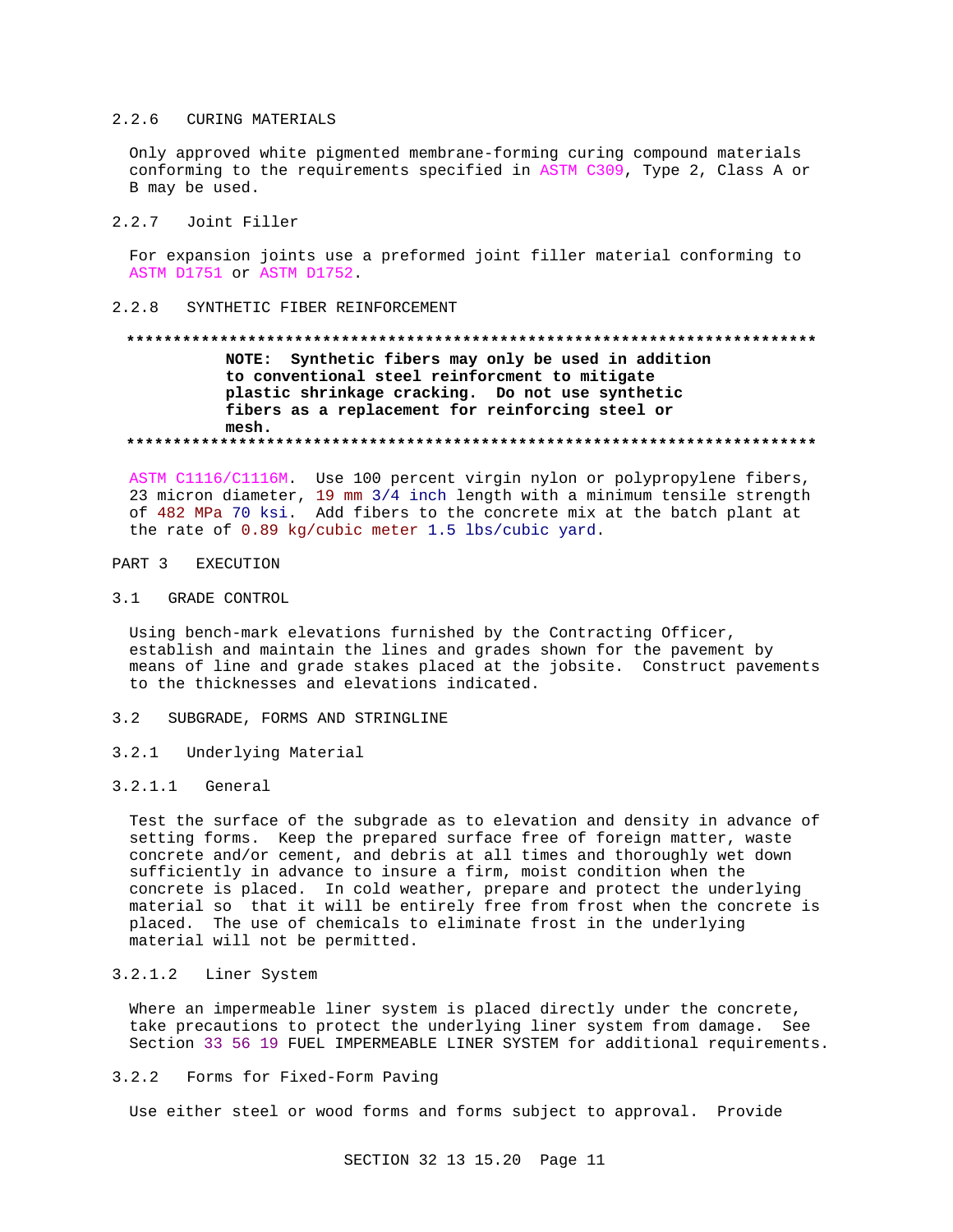one-piece forms that are equal in depth to the edge thickness of the slab as shown on the drawings. Under no conditions are forms other than the depth of the pavement to be used and adjusted by filling or excavating under the forms to an elevation other than the bottom of the pavement slab. Do not vary the top surface of a form by more than 3 mm 1/8 inch in 3 m 10 feet from a true line and the face by more than 6 mm 1/4 inch in 3 m 10 feet from a true plane.

# 3.2.2.1 Steel Forms

Furnish steel forms in sections not less than 3 m 10 feet in length, except that on curves the sections are required to be flexible or curved to the proper radius. Provide each form section with form braces, pin sockets, and rigid joint locking devices.

# 3.2.2.2 Wood Forms

Furnish wood forms made of not less than 50 mm 2 inches nominal thickness, well-seasoned, surfaced plank or plywood, straight, and free from warp or bend. Use wood forms that have the strength and rigidity to resist the impact and vibrations of concrete placing, spreading and finishing without springing, weaving or settling.

# 3.2.2.3 Form Setting

Set the forms on firm material cut true to grade so that each form section when placed will be firmly in contact with the underlying layer for its entire length and base width. Setting forms on blocks or on built-up spots of subgrade and then attempting to fill and compact under forms after they are in place will not be permitted under any condition. Lock the form sections tightly together. When tested by a 3 m 10-foot straightedge, provide the top of the form conforming to the requirements specified for the finished surface of the concrete, and do not vary the longitudinal axis of the upstanding leg by more than 6 mm 1/4 inch from the straightedge. Clean and oil the forms each time before concrete is placed. Do not place concrete until setting of forms has been approved. Do not drive form stakes in areas underlain by a geomemebrane. Anchoring of the forms in these areas is required to be approved by the Contracting Officer prior to installation.

#### 3.3 PLACING, SPREADING AND VIBRATING

Submit a document detailing proposed concrete placement procedures. At a minimum, address form setting, protection of geomembrane, conveyance/pumping, construction joints, expansion joints, placement of reinforcement, curing and joint sealing procedures.

# 3.3.1 General

Place concrete between stationary forms. Deposit concrete between the forms within 90 minutes from the time all ingredients are charged into the mixing drum. Deposit concrete as close as possible to its final position in the pavement cross section. Place concrete at a continuous and uniform rate. Spread and vibrate concrete immediately after placement.

#### 3.3.2 Paver Fixed-Form Method

Use a paver that is self-propelled and capable of spreading, consolidating and shaping the plastic concrete. Hand spreading will be permitted only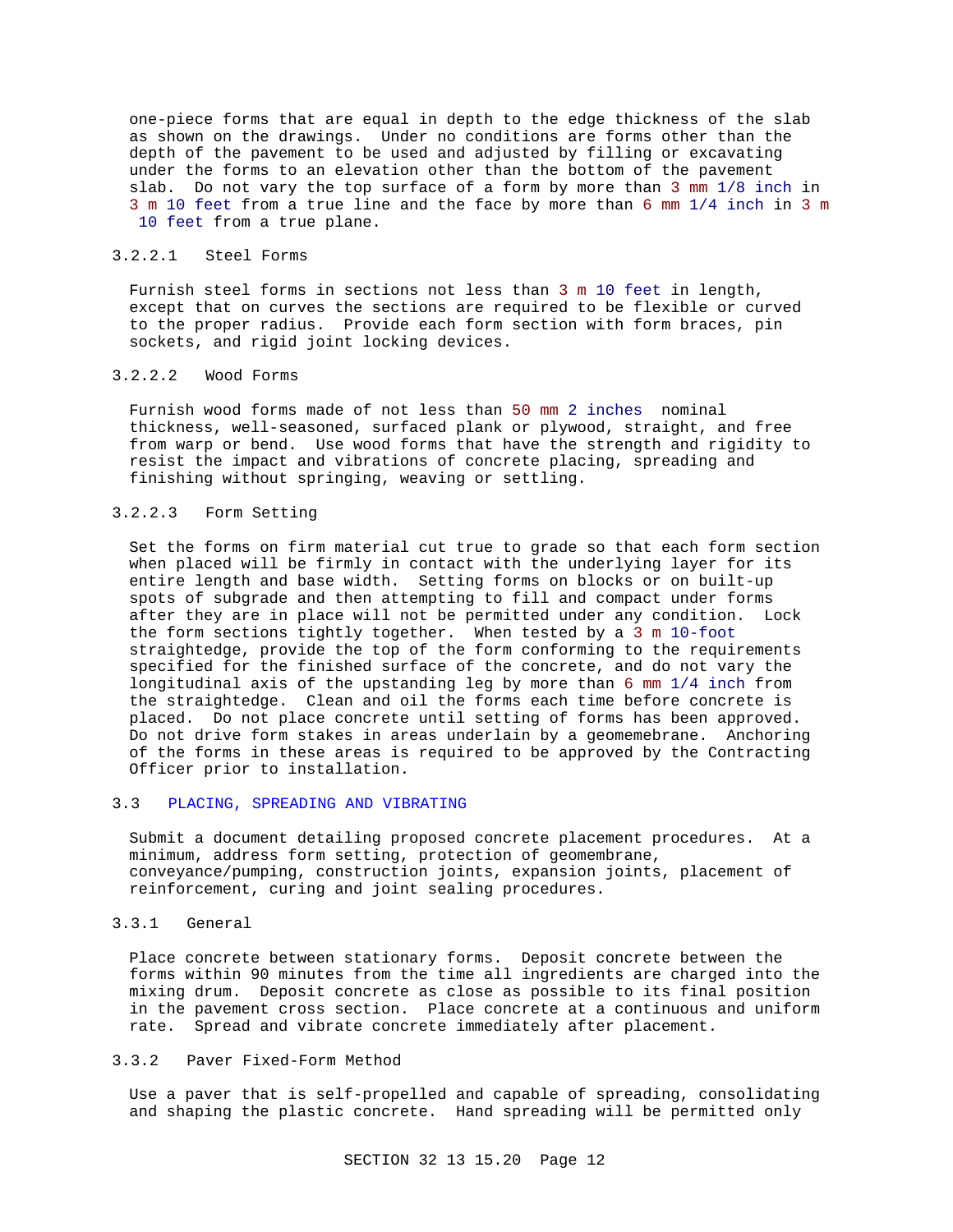when approved for odd widths or shapes of slabs. Equip pavers with a full-width mechanical spreader at the front which is capable of ready adjustment to provide a uniform cross section of concrete in front of the screed as necessary for proper operation. Use an auger, paddle or other approved type spreader. Hand spreading, where permitted, is to be done with shovels; rakes are not to be used. Where the concrete is delivered to the form in truck mixers, suitable chutes may be used, provided windrows cover essentially the entire area with-in the form. In no case is dumping of concrete in piles permitted.

#### 3.3.3 Vibration

Consolidate concrete by properly designed vibrating screeds, internal vibrators, or other approved techniques immediately after spreading. Cease forward motion of the paver as soon as a vibrator becomes inoperable. Maintain additional vibrators at the site at all times.

#### 3.3.3.1 Slabs 200 mm 8 Inches Thick

Consolidate concrete, greater than 200 mm 8 inches in thickness, with mechanical vibrating equipment immediately after spreading. Provide internal type mechanical vibrating equipment and the number of units and adequate power of each unit to properly consolidate all of the concrete. Automatically control the vibrators and/or tamping elements so that they will be stopped as forward motion ceases. Do not exceed vibrator unit spacing of 750 mm 30 inches, and provide a space from the outside unit and the edge of the slab of approximately 300 mm 1 foot. Insert vibrators into the concrete to a depth that will provide the best consolidation, but not closer to the underlying material than 50 mm 2 inches. Change the depth and angle of vibrators whenever directed by the Contracting Officer.

### 3.3.3.2 Slabs Less Than 200 mm 8 Inches Thick

Consolidate concrete 200 mm 8 inches or less in thickness with properly designed and operating vibratory screeds immediately after spreading.

#### 3.3.3.3 Hand Placement

Vibrate concrete in odd shaped slabs, or lanes 15 m 50 feet or less in length or in locations inaccessible to the above vibrating equipment with a hand-manipulated vibrator operated from a bridge spanning the concrete placement. Do not have workmen walk in the fresh concrete. Do not use vibrators to transport or spread the concrete in the forms. Do not operate vibrators in the concrete at one location for more than 20 seconds.

# 3.3.4 Placing Reinforcing Steel

Position reinforcement steel on suitable chairs prior to concrete placement or it may be installed by the strike-off method wherein the concrete is deposited on the underlying material, consolidated and struck to the indicated elevation of the steel reinforcement. When using the strike-off method, lay the reinforcement upon the prestruck surface, and place and finish the remaining concrete in the required manner. Remove and replace any portions of the bottom layer of concrete, that was placed more than 30 minutes without being covered with the top layer, with newly mixed concrete at no additional cost to the Government. Regardless of placement procedure, keep the reinforcing steel free from coatings which could impair bond between the steel and concrete and provide laps in the reinforcement as indicated.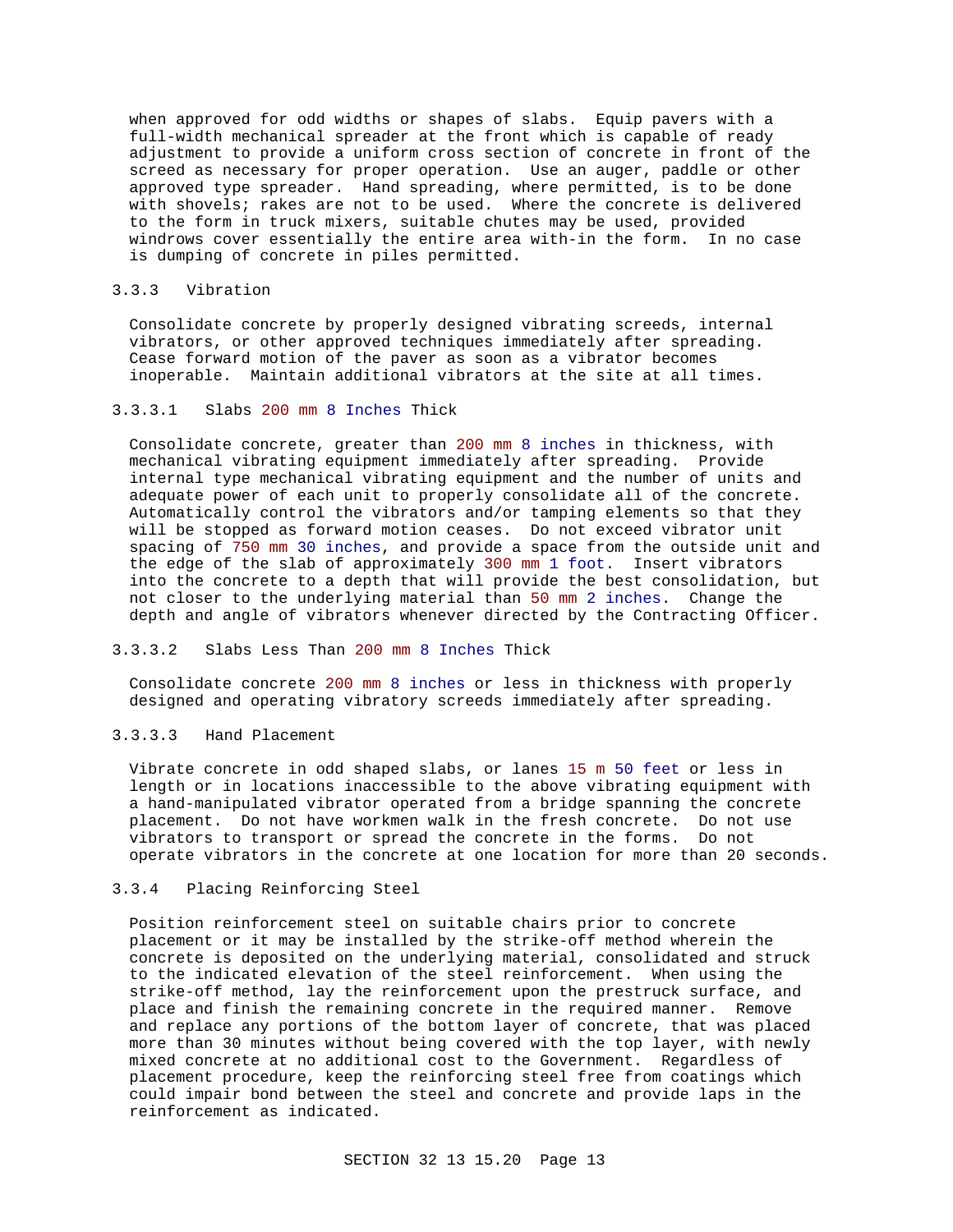#### 3.3.5 Placing During Cold Weather

Place concrete in cold weather in accordance with ACI 306R. Do not place concrete on base course or subgrade containing frost or frozen material. Include provision to protect the concrete from freezing during the specified curing period. Remove and replace concrete damaged by freezing at no cost to the Government.

### 3.3.6 Placing During Warm Weather

Place concrete during warm weather in accordance with ACI 305R. During warm weather, produce concrete at the lowest temperature practicable under the existing conditions. Cool the mixing water and/or aggregates, if necessary, to maintain a satisfactory placing temperature. Place concrete continuously and rapidly at a rate of not less than 30 m 100 feet of paving lane per hour. Keep the finished surfaces of newly placed

pavement damp by applying a waterfog or mist with approved spraying equipment until the pavement is covered by the curing medium.

# 3.4 FINISHING

Start finishing operations immediately after placing, spreading and vibrating of the concrete. Finish by the machine method except that, as specifically approved, the hand method may be used for lanes 15 m 50 feet or less in length, minor amounts of narrow slabs, irregular slab widths or shapes and separate, isolated slabs during removal and replacement type repair operations. Maintain finishing equipment and tools clean and in an approved condition.

# 3.4.1 Machine Finishing - Fixed Forms

#### 3.4.1.1 Equipment

Conform to applicable requirements specified in subparagraph: PAVER FIXED-FORM METHOD of paragraph: PLACING, SPREADING AND VIBRATING above. Check screed and float adjustments of these machines at the start of each day's paving operations and more often as required. When finishing machines ride the edge of a previously constructed slab, include provision to protect the surface of these slabs.

# 3.4.1.2 Transverse Finishing

As soon as placed, the concrete shall be accurately struck off and screeded to the crown and cross section shown and to such elevation that when consolidated and finished, the surface of the pavement will be free from porous places and will be at the required grade. Excessive manipulation that brings to the surface an excess of mortar and water will not be permitted. Keep the top of the form or pavement edge upon which the finishing machine travels clean.

# 3.4.1.3 Mechanical Floating

Operate the mechanical float to smooth and finish the pavement to grade and maintain surface contact at all times. Do not use rotating pipe or tube floats or finishers, such as: Clary screeds, rotating "bridge deck finishers" and similar equipment.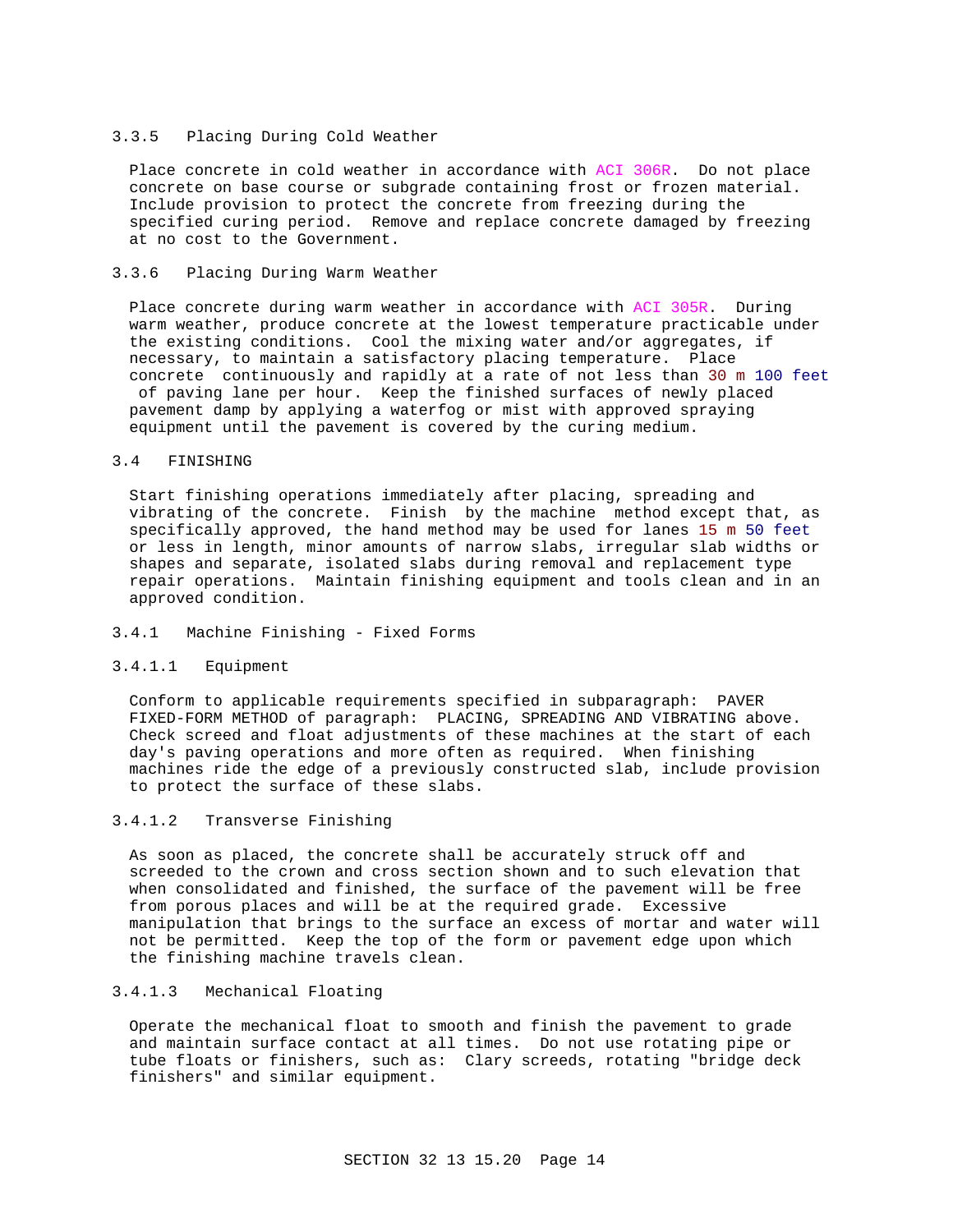### 3.4.1.4 Other Types of Finishing Equipment

Except for rotating pipe or tube floats or finishers, concrete finishing equipment of types other than specified above may be used on a trial basis, when specifically approved. Replace equipment that fails to produce finished concrete of the required quality with the approved equipment before specified herein.

# 3.4.2 HAND FINISHING

## 3.4.2.1 Finishing and Floating

As soon as placed and vibrated, the concrete shall be struck off and screeded to the crown and cross section and to such elevation above grade that, when consolidated and finished, the surface of the pavement will be at the required elevation. Tamp the entire surface. Continue the tamping operation until the required compaction and reduction of internal and surface voids are accomplished. Immediately following the final tamping of the surface, float the pavement longitudinally from bridges resting on the side forms and spanning but not touching the concrete. If necessary, place and screed additional concrete, and the float operated until a satisfactory surface has been produced. Advance the floating operation to not more than half the length of the float, and the floating continued over the new and previously floated surfaces.

#### 3.4.3 Surface Correction and Testing

After all other finishing is completed but while the concrete is still plastic, eliminate minor irregularities and score marks in the pavement surface by means of straight-edges. Use straightedges 3 m 10 feet in length rigidly constructed to prevent deflection in any direction during use, and operate from the sides of the pavement and from bridges. After straight-edge finishing appears complete, test the entire surface for trueness with a 3 m 10 foot straightedge held in successive positions parallel and at right angles to the centerline of the pavement, and the whole area covered as necessary to detect variations. Advance the straightedge along the pavement in successive stages of not more than one-half the length of the straightedge. Continue the straightedge testing and finishing until the entire surface of the concrete is free from observable departure from the straightedge and conforms to the surface requirements specified under subparagraph: SURFACE TESTS AND CORRECTIONS below.

# 3.4.4 Texturing

Before the surface sheen has disappeared and before the concrete becomes nonplastic, give the surface of the pavement a stiff broom finish.

# 3.4.5 Edging

After texturing has been completed, the edge of slabs along the forms, and at the joints, where indicated or directed, carefully finish with an edging tool to form a smooth rounded surface of the required radius. Eliminate tool marks, and the provide edges that are smooth and true to line.

# 3.5 FORM REMOVAL

Keep forms in place at least 12 hours after the concrete has been placed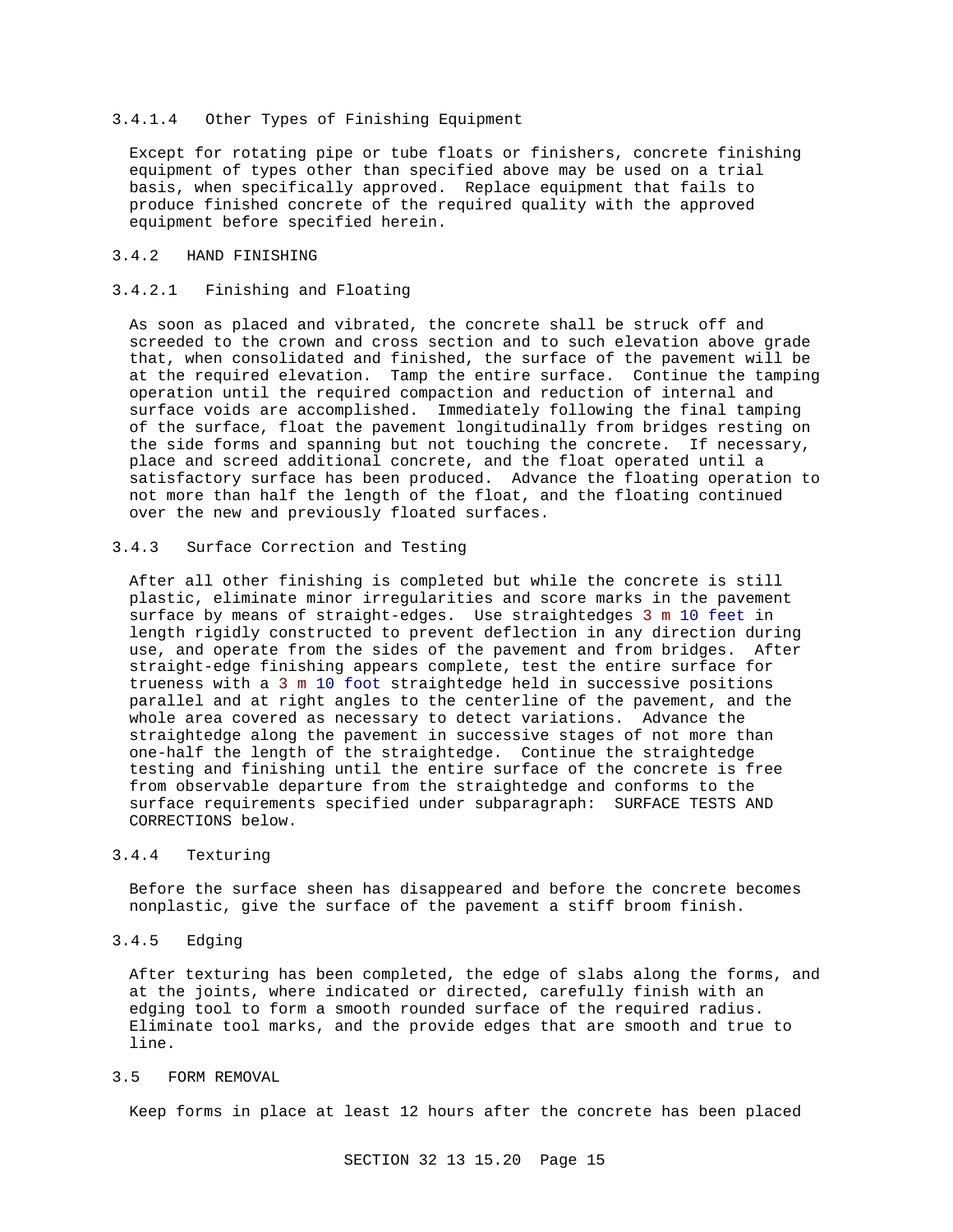or for a longer period, if directed by the Contracting Officer. Remove forms without injuring the concrete. Repair any concrete found defective after form removal promptly, using approved procedures.

## 3.6 CURING

## 3.6.1 General

Protect concrete against loss of moisture and rapid temperature changes for at least 7 days commencing immediately after finishing is complete. Protect unhardened concrete from rain and flowing water. Keep all equipment needed for adequate curing and protection of the concrete on hand and ready to use before actual concrete placement begins. If the curing materials and procedures used do not provide proper curing and protection against concrete cracking caused by temperature changes during the curing period, remove and replace the damaged pavement and employ another method of curing as directed.

### 3.6.2 Membrane Curing

Apply a uniform coating of white pigmented membrane curing compound to the entire exposed surface of the concrete as soon after finishing as free water has disappeared from the finished surface. Coat formed surfaces immediately after the forms are removed and in no case longer than 1 hour after removal of forms. Do not allow the concrete to dry before the application of the membrane. Apply the curing compound to the finished surfaces by means of an approved automatic spraying machine as soon as the free water has disappeared. Thoroughly and continuously agitate the curing compound in the drum used for the spraying operation mechanically throughout the full depth of the drum during the application. Air agitation may be used only to supplement mechanical agitation. Apply the curing compound with an overlapping coverage that will give a two-coat application at a coverage of not more than 10 square meters/Liter 400 square feet/gallon for each coat. The application of curing compound by hand-operated pressure sprayers will be permitted only on odd widths or shapes of slabs where specifically approved, and on concrete surfaces exposed by the removal of forms. When application is made by hand-operated sprayers, apply the second coat in a direction approximately at right angles to the direction of the first coat. Respray curing compound that has pinholes, abrasions, or other discontinuities, that was subjected to heavy rainfall within 3 hours of application, or was damaged by subsequent construction operations by the method and at the coverage specified above. Take necessary precautions to insure that the concrete is properly cured at sawed joints, but that no curing compound enters the joints. Tightly seal the top of the joint opening and the joint groove at exposed edges by approved procedures using a temporary sealer or filler before the concrete in the region of the joint is resprayed with curing compound. Use the method for sealing the joint groove that prevents loss of moisture from the joint during the entire specified curing period. Provide approved standby facilities for curing concrete pavement at an accessible location at the jobsite for use in the event of mechanical failure of the spraying equipment or other conditions that might prevent correct application of the membrane curing compound at the proper time. Protect concrete surfaces to which membrane curing compounds have been applied adequately during the entire curing period from pedestrian and vehicular traffic, except as required for joint-sawing operations and surface tests, and from any other possible damage to the continuity of the membrane.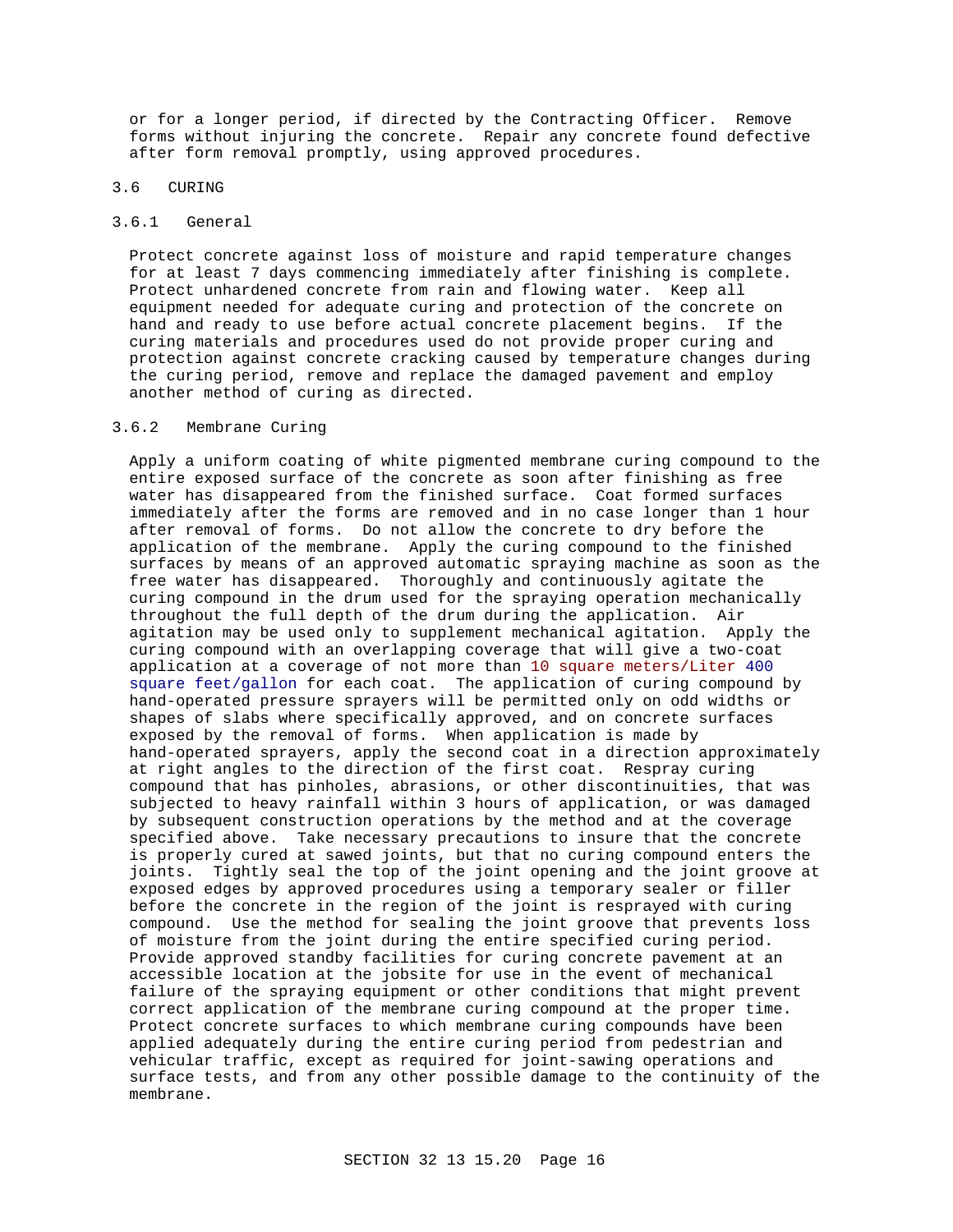#### 3.7 GRADE AND SURFACE-SMOOTHNESS REQUIREMENTS AND TESTS

## 3.7.1 General

Provide pavements that are smooth and true to grade and cross section. When tested with a 3 m 10 foot straightedge on lines 1.5 m 5 feet apart parallel with and at right angles to the centerline of the pavement, the surface shall not vary more than 6 mm 1/4 inch from the testing edge of the straightedge.

### 3.7.2 Surface Tests And Corrections

Not later than 24 hours after concrete has been placed, test the surface of the pavement in the presence of the Contracting Officer using an approved straightedge or other approved device that will reveal all surface irregularities varying from the testing edge exceeding tolerances specified above for concrete pavements. Plainly mark high spots indicated by the testing edge in excess of applicable tolerances. Reduce high areas by approved methods or remove and replace the pavement at no cost to the Government.

# 3.8 TOLERANCES IN PAVEMENT THICKNESS

Provide pavements of the thicknesses indicated on the plans. Treat deficiencies in the thickness as described below.

# 3.8.1 Thickness Determination

Determine the anticipated thickness of the concrete prior to placement by passing a template through the formed section. When measurements indicate that the completed concrete section is deficient in thickness by more than 6 mm 1/4 inch, the deficient section will be removed, between regularly scheduled joints, and replaced at no cost to the Government.

# 3.9 FIELD TEST SPECIMENS

#### 3.9.1 General

Except as modified hereinafter, perform tests to determine the slump, air content, and strength of the concrete in accordance with the requirements of ASTM C94/C94M. Complete tests for slump and air content each time cylinders are fabricated and at such other times as directed by the Contracting Officer.

# 3.9.2 Specimens for Strength Tests

Take compressive test cylinders not less than once a day nor less than once for each 190 cubic meters 250 cubic yards of concrete or fraction thereof. Take the samples of strength tests in accordance with ASTM C172/C172M. Mold and cure cylinders for acceptance tests in accordance with ASTM C31/C31M. Test cylinders in accordance with ASTM C39/C39M by an approved testing laboratory at no cost to the Government. Mold sufficient cylinders each time to provide two compressive-strength tests at each test age. Test ages are 7, 14, and 28 days.

3.10 JOINTS

#### **\*\*\*\*\*\*\*\*\*\*\*\*\*\*\*\*\*\*\*\*\*\*\*\*\*\*\*\*\*\*\*\*\*\*\*\*\*\*\*\*\*\*\*\*\*\*\*\*\*\*\*\*\*\*\*\*\*\*\*\*\*\*\*\*\*\*\*\*\*\*\*\*\*\***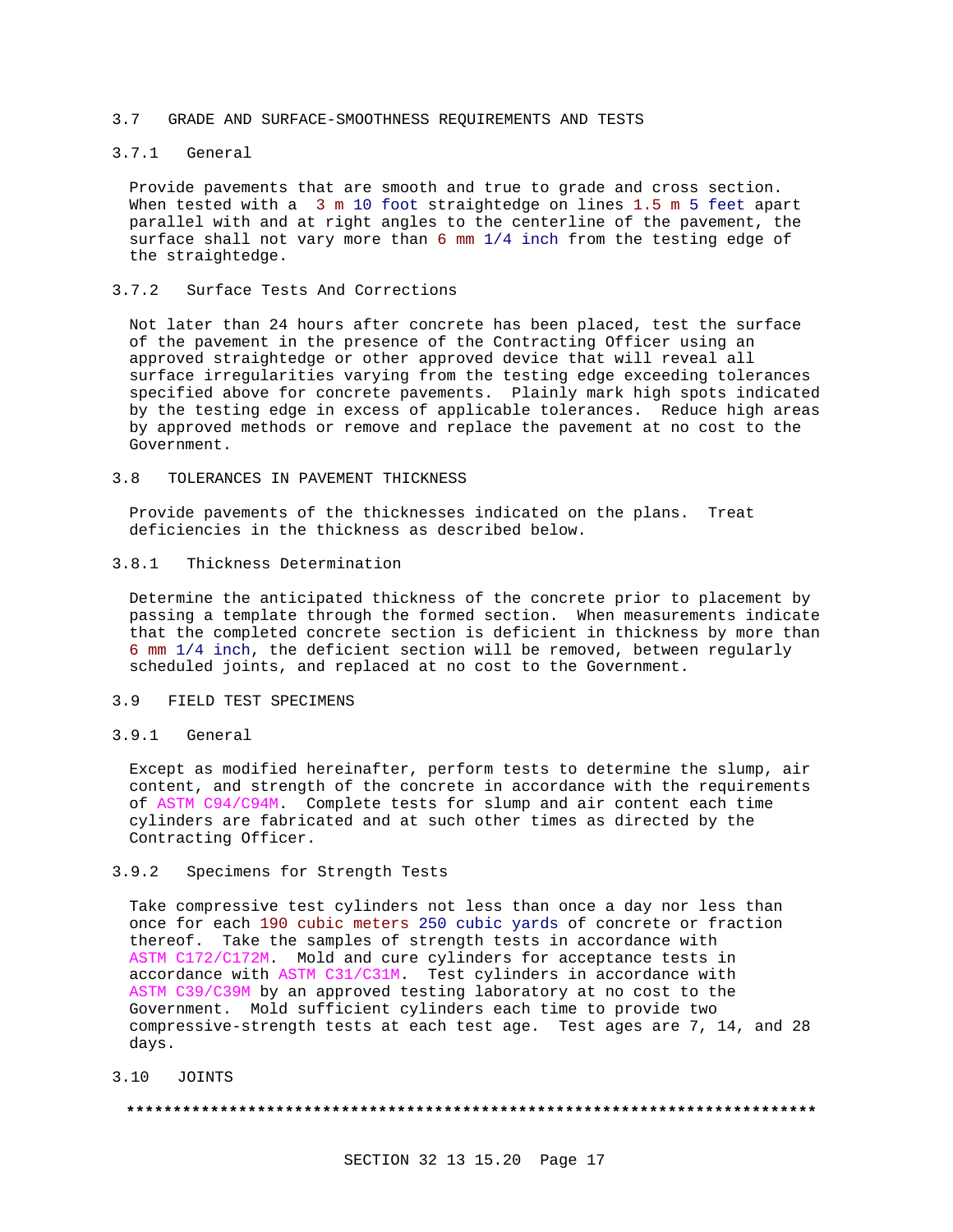### **NOTE: A joint layout plan should be provided with a maximum just spacing of 3 m 10 feet. Panels should be as closed to square as possible. \*\*\*\*\*\*\*\*\*\*\*\*\*\*\*\*\*\*\*\*\*\*\*\*\*\*\*\*\*\*\*\*\*\*\*\*\*\*\*\*\*\*\*\*\*\*\*\*\*\*\*\*\*\*\*\*\*\*\*\*\*\*\*\*\*\*\*\*\*\*\*\*\*\***

# 3.10.1 General

Provide joints conforming to the details indicated and that are perpendicular to the finished grade of the pavement. Provide transverse expansion and contraction joints that are straight and continuous from edge to edge of the pavement.

### 3.10.2 Construction Joints

Install transverse construction joints at the end of each day's placing operations and at any other points within a paving lane when concrete placement is interrupted for 30 minutes or longer. Install transverse construction joints in the location of a planned joint.

### 3.10.3 Expansion Joints

Form expansion joints by means of a preformed filler material.

# 3.10.4 Contraction Joints

Provide transverse and longitudinal contraction joints of the weakened-plane, and constructed as indicated hereinafter in subparagraph: SAWED JOINTS. Construct longitudinal contraction joints by sawing a groove in the hardened concrete with a power-driven saw in conformance with subparagraph: SAWED JOINTS below, unless otherwise approved.

#### 3.10.4.1 Sawed Joints

Construct sawed joints by sawing a groove in the concrete with a 3 mm 1/8 inch blade to full depth as indicated, without chipping, spalling, or tearing the concrete adjacent to the joint. After expiration of the curing period, widen the upper portion of the groove by sawing to the width and depth indicated. Vary the time of sawing depending on existing and anticipated weather conditions, and such as to prevent uncontrolled cracking of the pavement. Saw the joints at the required spacing consecutively in the sequence of the concrete placement. Do not vary the saw cut by more than 13 mm 1/2 inch from the true joint alignment. Do not saw joints if a crack has occurred near the joint location and discontinue sawing when a crack develops ahead of the saw cut. Immediately after joint is sawed, thoroughly flush the saw cut and adjacent concrete surface with water until all waste from sawing is removed from the joint. Seal the top of the joint opening immediately as specified in subparagraph: MEMBRANE CURING. Provide an ample supply of saw blades and at least one standby sawing unit in good working order at the jobsite at all times during concrete paving operations.

#### 3.10.4.2 Sealing Joints

**\*\*\*\*\*\*\*\*\*\*\*\*\*\*\*\*\*\*\*\*\*\*\*\*\*\*\*\*\*\*\*\*\*\*\*\*\*\*\*\*\*\*\*\*\*\*\*\*\*\*\*\*\*\*\*\*\*\*\*\*\*\*\*\*\*\*\*\*\*\*\*\*\*\* NOTE: In Section 32 01 19.61 SEALING OF JOINTS IN RIGID PAVEMENT, ASTM D5893/D5893M (Silicone) should be specified for all dikes and basins. Surfaces sloping 6h:1v or greater should be type NS (non-sag).**